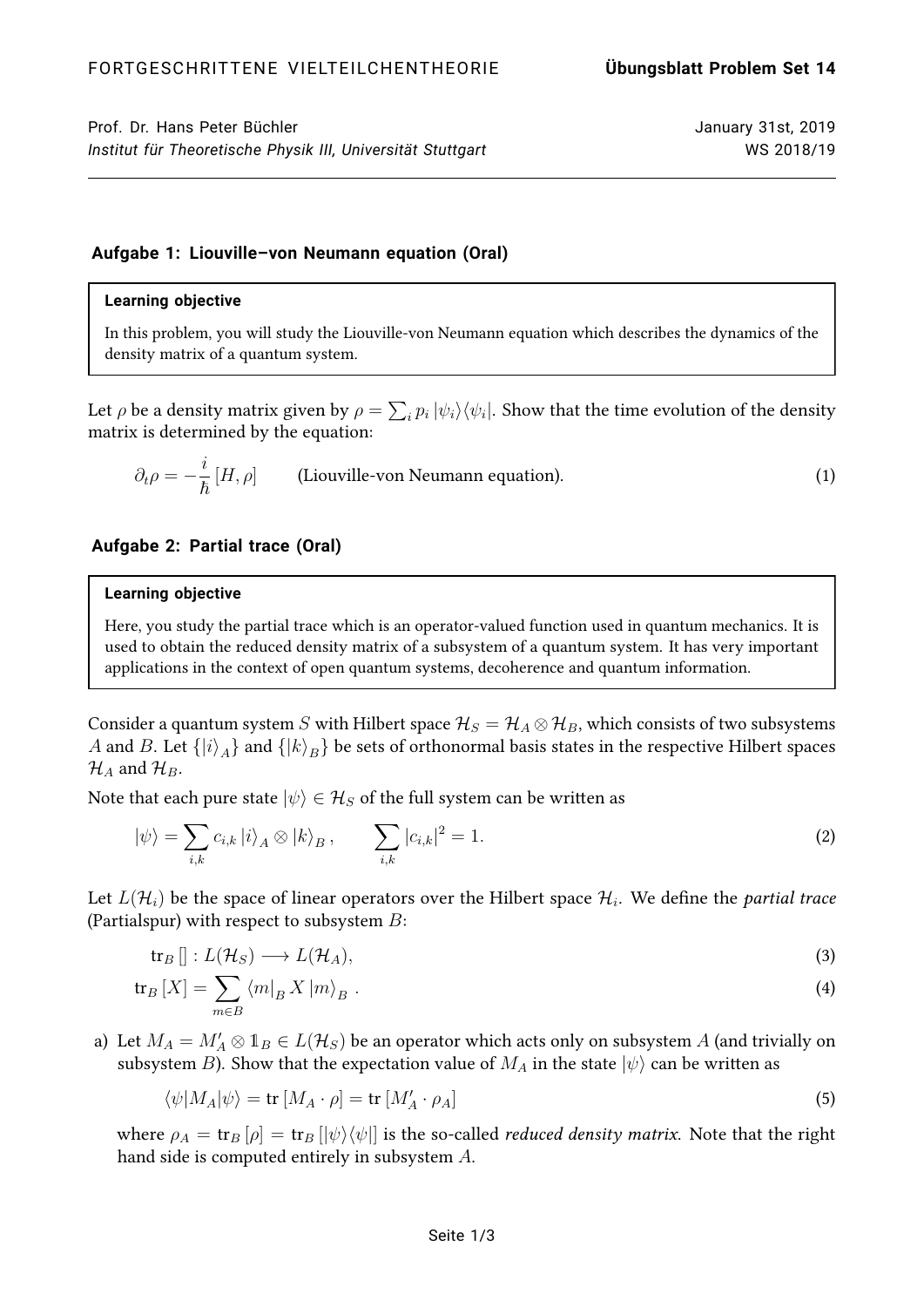b) As an example, consider a system which consists of two spin-1/2 subsystems. Let the full system be in the state

$$
|\psi\rangle = u |\!\uparrow\rangle_A |\!\uparrow\rangle_B + v |\!\downarrow\rangle_A |\!\downarrow\rangle_B.
$$
 (6)

Determine the reduced density matrix  $\rho_A$ . Does  $\rho_A$  describe a pure state or a mixed state?

## **Aufgabe 3: Quantum computing: Fourier transform (Written, voluntary)**

## **Learning objective**

This problem deals with the quantum version of the Fourier transform used in many quantum algorithms as for example Shor's algorithm. Here, you will focus on the implementation of the quantum Fourier transform using so-called Hadamard gates.

a) Consider an N-dimensional Hilbert space with  $N = 2<sup>n</sup>$  states  $|j\rangle$ , where the index j runs from 0 to  $2^n - 1$ . We define the transformation U via

$$
U|j\rangle = \frac{1}{\sqrt{N}} \sum_{k=0}^{N-1} e^{2\pi i j k/N} |k\rangle.
$$
 (7)

Show that the operator  $U$  is unitary.

- b) Let  $|\psi\rangle=\sum_{j=0}^{N-1}x_j\ket{j}$  be a general state. Show that the amplitudes  $y_k=\langle k|U|\psi\rangle$  are just the discrete Fourier transform of the amplitudes  $x_j$ .
- c) We consider the case  $n = 2$ , i.e.  $N = 4$ . The four-dimensional Hilbert-space can be spanned by the product states  $|s_1, s_2\rangle$ , where the indices  $s_i \in \{0, 1\}$  label the states of two qubits. The mapping between the basis  $|s_1, s_2\rangle$  and the basis  $|j\rangle$  is given by the binary representation of the number  $j = 2s_1 + s_2$ .

Show that the application of  $U$  can be written as

$$
U |j\rangle = U |s_1, s_2\rangle = \frac{1}{2} (|0\rangle + e^{2\pi i s_2/2} |1\rangle) (|0\rangle + e^{2\pi i (s_1/2 + s_2/4)} |1\rangle).
$$
 (8)

Given this decomposition, we can see that  $U$  can be represented by single-qubit and two-qubit gates.

d) Start with the state  $|i\rangle$  and apply the Hadamard gate (basis:  $|0\rangle$ ,  $|1\rangle$ ):

$$
H = \frac{1}{\sqrt{2}} \begin{pmatrix} 1 & 1 \\ 1 & -1 \end{pmatrix} \tag{9}
$$

to the first qubit. Show that this operation creates the state

$$
\frac{1}{\sqrt{2}}\left(|0\rangle + e^{2\pi i s_1/2}|1\rangle\right)|s_2\rangle.
$$
\n(10)

e) We would now like to add a phase-shift of the form  $e^{2\pi i s_2/4}$ , in order to create the state

$$
\frac{1}{\sqrt{2}}\left(|0\rangle + e^{2\pi i (s_1/2 + s_2/4)}|1\rangle\right)|s_2\rangle.
$$
\n(11)

Which two-qubit gate creates this unitary transformation?